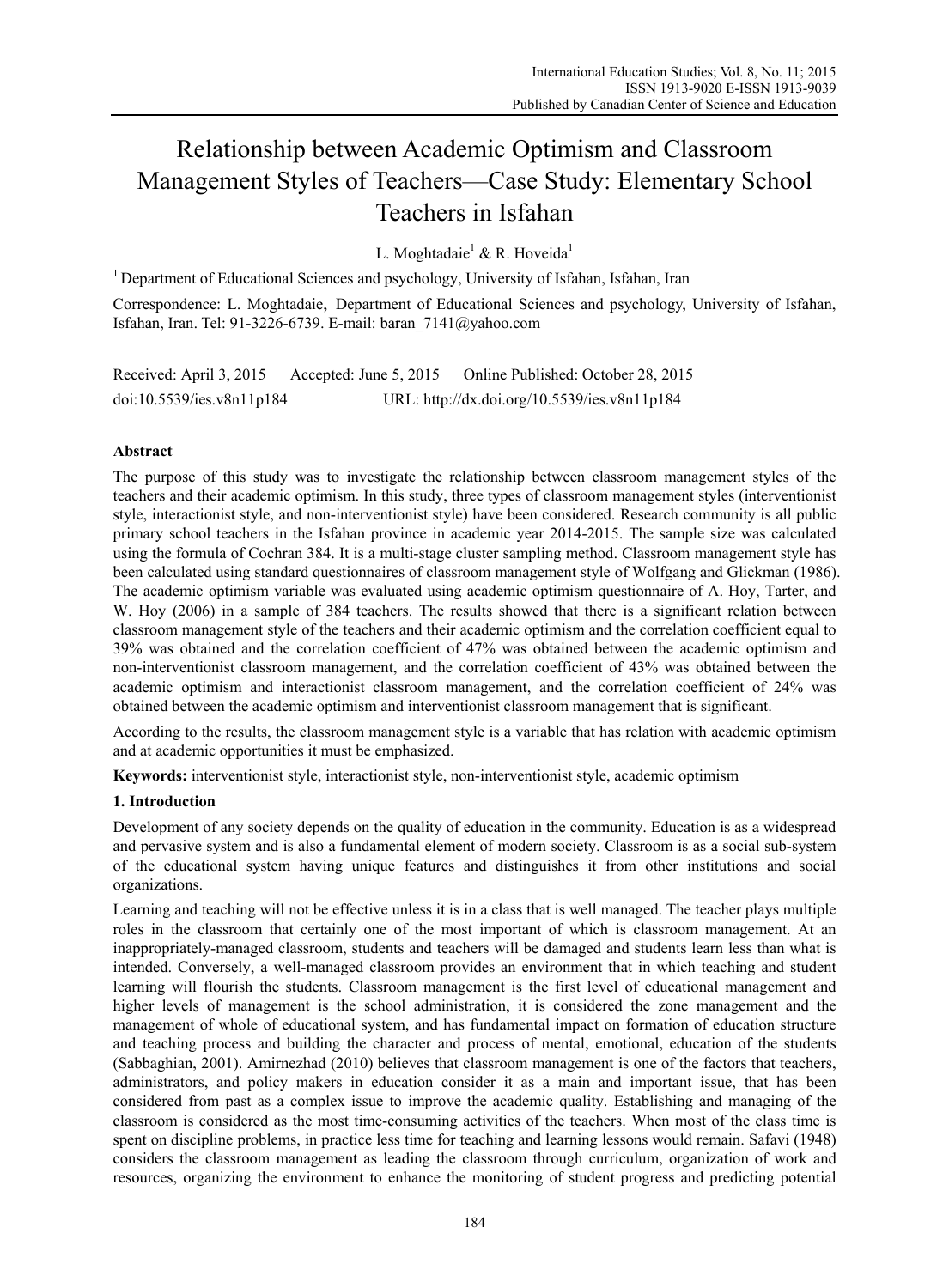problems. In another definition, classroom management is the art of applying the special knowledge and use of classroom management skills in directing students towards the goals of the society. (www.sajadandishe.ir, 2014, p. 2). The classroom management includes the activities of the teacher to motivate the students and involve them, cause discipline and their participation in the learning process. Classroom management are every day skills in other words, each teacher learns the classroom management by effort and accuracy, but everyday experience. Academic progress of the students is of relation with the classroom management by teachers. Based on this, Martin, Shoho, and Yin (2003) believed that the first responsibility of the teacher is to manage the class so that he can provide the best environment for learning, and so that the students can achieve the academic progress. The purpose of the classroom management is to provide an environment so that the students are willing to learn and they do not feel they are forced to do so. Optimal management of class can have a major impact on student learning. In fact, the good management of the classroom has positive advantages for the students and at a larger scale for the education and society. However, Oliva (2000) wrote that the findings of Galop Institution show that the classroom management has been always one of the main important problems during 1970-1990. The classroom management is so important that some believe that one cannot study education (learning) and classroom management separately because both of them have impact in providing good conditions of the class (Samadi et al., 2008). Wolfgang and Glickman (1980) considered the class management as the efforts of the teacher to manage the activities of class including social interaction, students' behavior and learning and based on this they considered four aspects of education, communication, structure and psychological environment, at the class management. According to Wolfgang (2004), teachers form their behavior pattern at classroom management based on their beliefs about children's development and learning, that each behavior style pattern can have different aspects on the growth of the students. He relied on the psychology of learning and classroom management, and based on this has outlined a conceptual framework of the three classroom management approaches on the continuum of control, which are: interventionist approach, interactionist approach and non-interventionist approach. At this spectrum, as much as we advance from interventionist approach to non-interventionist approach, the control rate is reduced and cooperation and responsibility of the students are increased.

- Interventionist approach: This approach emphasizes on this that the teacher should make a decision until there is no problem in the classroom. Since the beginning of the school year, classroom teacher is obliged to impose rules and regulations and students are also required to enforce those laws. Reinforcement process via rewards of the desirable behaviors and get back the scores if the inappropriate behaviors occurred, is effective at this method. The teacher's authority in this way is quite reserved and the teacher uses this authority at setting and maintaining rules.

- Interactionist approach: At this method, the class problems are considered the natural consequence of the students' presence and it is not unexpected and like the problem-solving activities at the class will be solved.

- Non-interventionist approach: This method is based on an average of the two methods and teacher involvement in solving problems is very small. The main purpose of this method, is promoting the personal development of students and their freedom. At this method, the teacher has counseling relation with the students and at class activities has supportive role of the students. This method has the least authority for the teacher and instead, more emphasis is to strengthen the relationship between teacher and student (Yazdi & Aali, 2008). It seems that more specific in-depth researches are to maximize the utility of the classroom as the current needs of education that many variables affect this area. The study attempted to examine the relationship between academic optimism and classroom management style and by this was we want to find practical solutions for desirable management of the classroom according to the academic optimism.

The concept of academic optimism has been created from inside the researches about the positive psychology, social capital and comprehensive equipment of the schools. First Hoy et al. introduced this term, Theoretical basis of academic optimism including Bandura's self-efficacy theory, the theory of social capital of Coleman, Culture and organizational climate studies of Hoy et al., and the learned optimism of Seligman (Asgari & Fotovat, 2014). Academic optimism is a personal belief of teachers that the teacher can cause the success of the students by creating an active and positive learning environment (Mazare'ei, 2010). First Hoy et al. (2006) that studied positive psychology introduced the academic optimism. The positive psychology considers the purpose of academic optimism discovering and describing the desirable and optimal educational environments. A class that is based on optimism should emphasize on opportunities and facilities, happiness, altruism and trust, and an optimist teacher should focus on the positive aspects and the quality of the students of a classroom, school and community (Asgari & Fotovat, 2014, p. 115). Some believe that Seligman (1996) with a theory about Learned Helplessness, has enters academic optimism factor into the psychological area. He considers academic optimism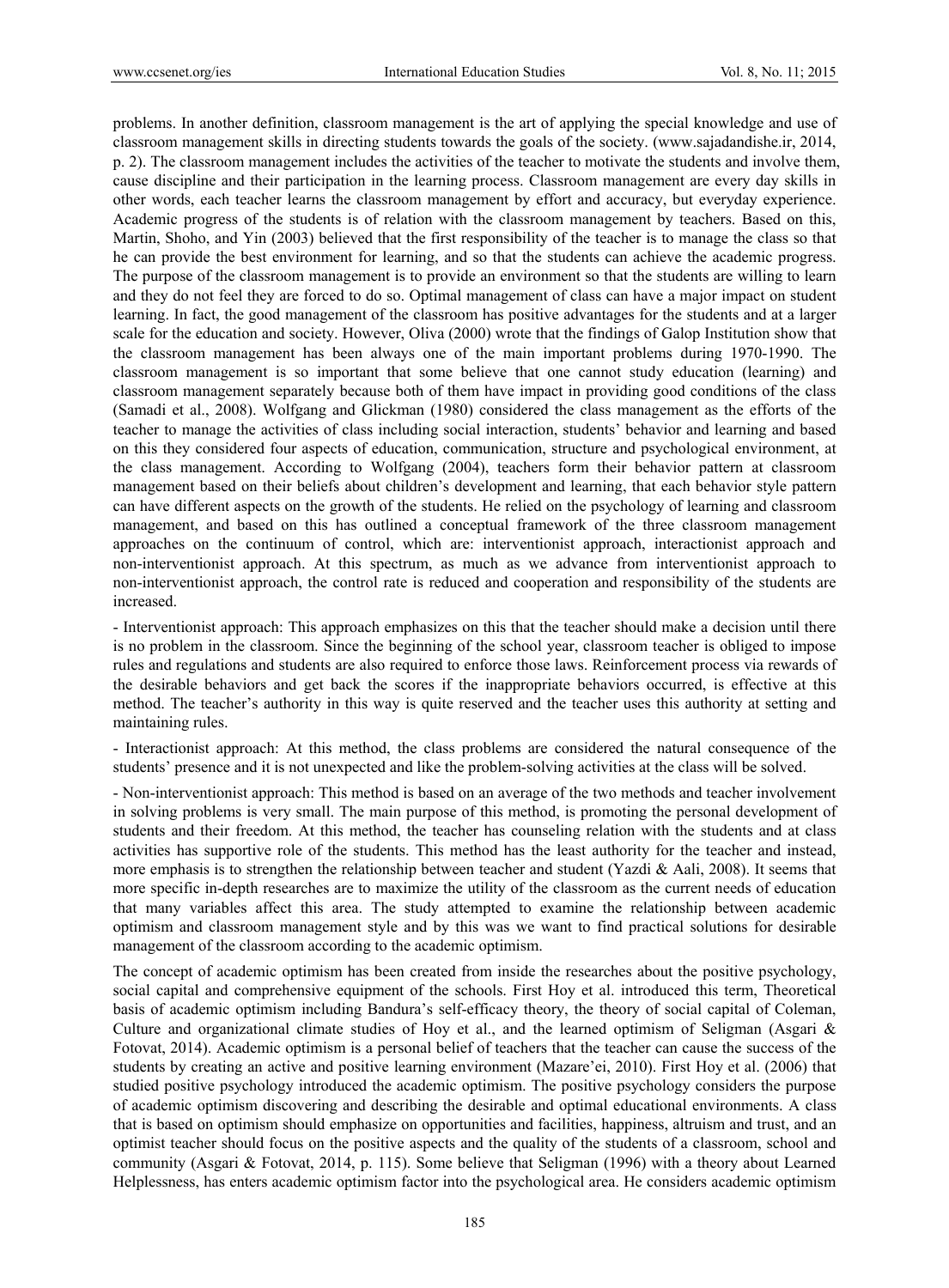a kind of cycle to explain the events and believes that it is consisted of three components of continuity, learning and personalizing. Continuity means that pessimists consider the negative events continuous and the optimists consider the positive events continuous. Learning means that the optimists consider the failures continuous and the optimists consider the success pervasive. Personalizing in the view of the optimists it means caused by the external causes, and in the view of the pessimists mean caused by internal factors (Noori & Janbozorgi, 2008). According to Seligman and Sigsntmahaly, optimism is considered a personal trend and it includes the willingness of the person to this that he has experienced good achievements and should avoid bad results; they believe that optimism factor has an important role in academic success of the students so that they can share the success of the students to the limit of talent and motivation because optimism causes optimism and academic optimism of the teacher would result in optimism of students and finally would lead to the success of the students, however Coleman et al. (1966) believe that Social economical status is a factor that affects the student performance and is so powerful that one cannot overcome it. It means that according to them, success is substantially based on the student background or economic and social factors but according to Hoy et al. (2007) in addition to economic and social factors, there are other factors at school that affect their function and according to them academic optimism as a strong element affects the learning of the students. Hoy, Tarter and Hoy (2006) describes the academic optimism as a strong force that leads the function of students. The structure of academic optimism of a teacher includes three indices of Trust in students, parents, Academic emphasis on creation a positive and challenging environment for the students and Self efficacy of the teacher (Bierd et al., 2010).

The diagram of academic optimism is derived from the Bandura's (1997) social recognition theory that represents aspects of cognitive, emotional and behavioral, and describes the causal relationships between them (Hoy & Diplaz, 2007) that these variables have interrelationships with each other and depend on each other so that would increase the success of the students for example when the self-efficiency of a teacher is increased it causes a high level of educational trust and vice versa.



Figure 1. The causal interrelations in academic optimism in the schools (Hoy et al., 2006)

The academic emphasis has relation with the aspects of behavior, teacher's collective efficacy, cognitive and academic trust of the parents and students with emotional aspect (W. Hoy, Tarter, & A. Hoy, 2006). Academic emphasis is the norm and behavior description of the school environment at the level of class as well as school level (MacGuigan & Hoy, 2006). The academic emphasis depends on this that how much the school has considered the progress and academic success part of its goals; at these conditions the goals are very good but are achievable for the students, learning environment is regular and serious, the students are with high motivation to try hard and academic achievement are important to them. Academic emphasis is a central behavior that would lead into encouraging to academic success of the students (W. Hoy, Tarter, & A. Hoy, 2006). Academic progress of the students is located at the main core of academic emphasis so that it emphasizes on the success and progress of all the students even the students having problem with the traditional classroom structure. The teachers create a student-centered educational environment in where risk taking is promoted (Hoy et al., 2008). Teachers with a human approach deal with the discipline in the classroom and effectively promote the optimism and flexibility and self-determination of the students. The classroom that is based on the student-centered factor has emphasis on the interests, abilities, knowledge and needs of the students. It would create more positive relationships so that students are willing to help each other. So the academic emphasis is based on the behaviors that would lead into the success of the students, valuing the hard work and learning. Collective self-efficiency of teachers has root at the self-efficiency theory of Bendura. Teachers believe that they have the skills needed to help students to achieve their educational goals and create change in learning of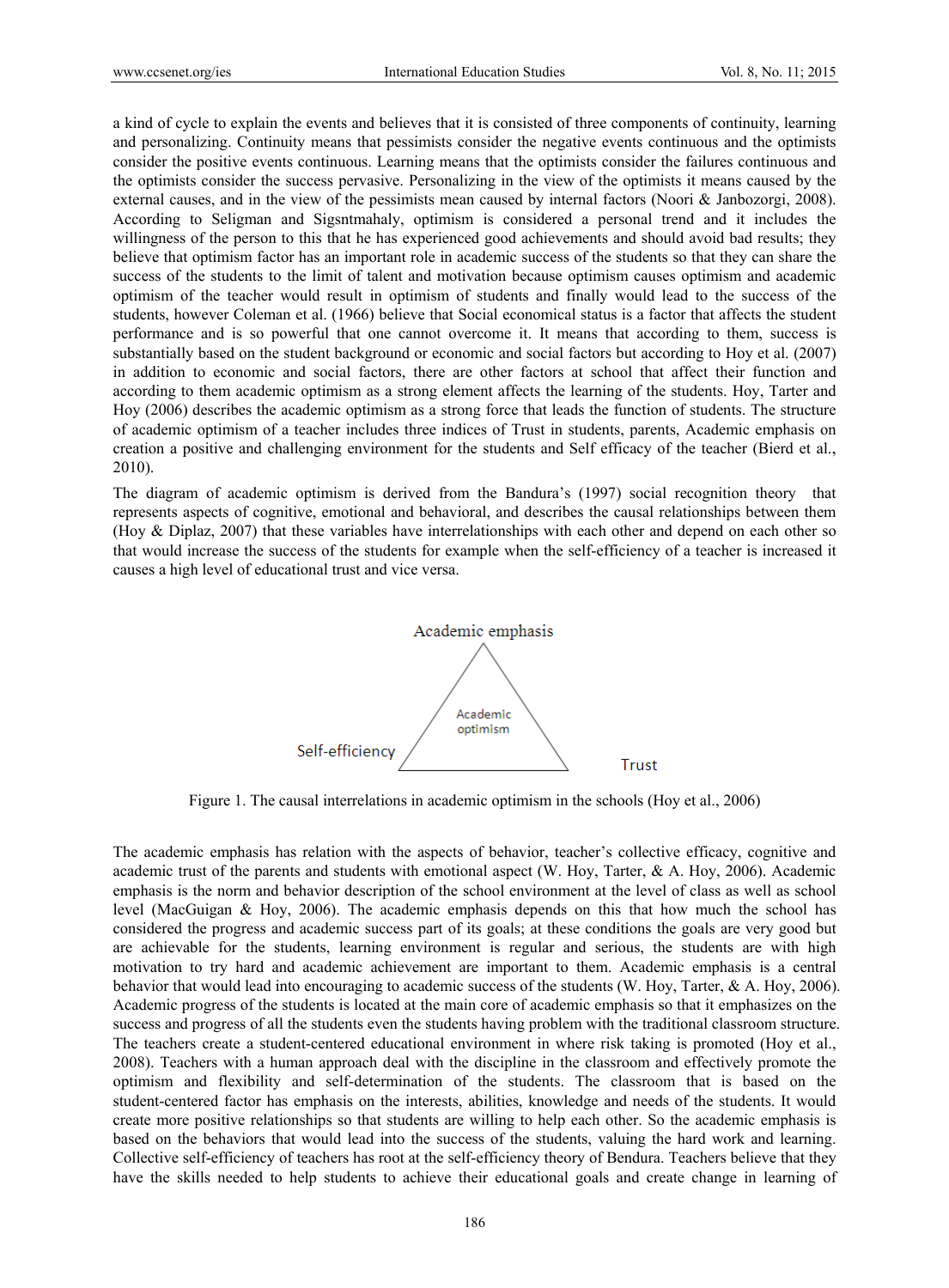students specially the ones that have no enough motivation or have challenging behaviors (Teshman & Moran, 2008). If teachers believe that they can create change and students can learn, they can raise their expectations, have more effort and persist against their problems (Hoy et al., 2008). Palmay (2012) in a study examined the relationship between academic optimism, at schools and academic achievement of students. The study findings showed that the component of academic emphasis of the academic optimism components at reading and mathematics has significant impact on academic progress of students.

Hoy et al. (2006) in a study called academic optimism of schools, a force for progress of the students concluded that academic optimism has significant results on academic success of students.

Arya-pooran, Azizi, and Dinarvand (2013) in a study examined the relation of class management style of teachers with motivation and progress of math of the elementary school students; and the results showed that there is a significant relation between the interactionist style of teachers with math motivation and between interactionist style and interventionist style of teachers with math progress of the students. The interactionist class management style is the strongest variable to predict math motivation of students.

Yazdi and Aali (2008) in a study examined the effect of classroom management styles and growth of the metacognitive skills of students. The results showed that the students of the interactionist teachers in comparison with the students of the interventionist teachers have higher metacognitive skills, and there is a positive and significant relation between the metacognition of the students and the score of academic progress of them.

Asgari and Fotovat (2013) in a study examined the relation between scientific optimism of teachers and Organizational Citizenship Behavior; the results showed that there is a positive and significant relation between scientific optimism, citizen behavior, optimistic trends and the student-oriented activities of teachers.

Based on the theoretical foundations and the research background, the following theoretical model is proposed:



Figure 2. Research conceptual model

The available researches show that the appropriate classroom management would improve the learning of students and would lead to academic progress of them. The background study shows that there has not yet been a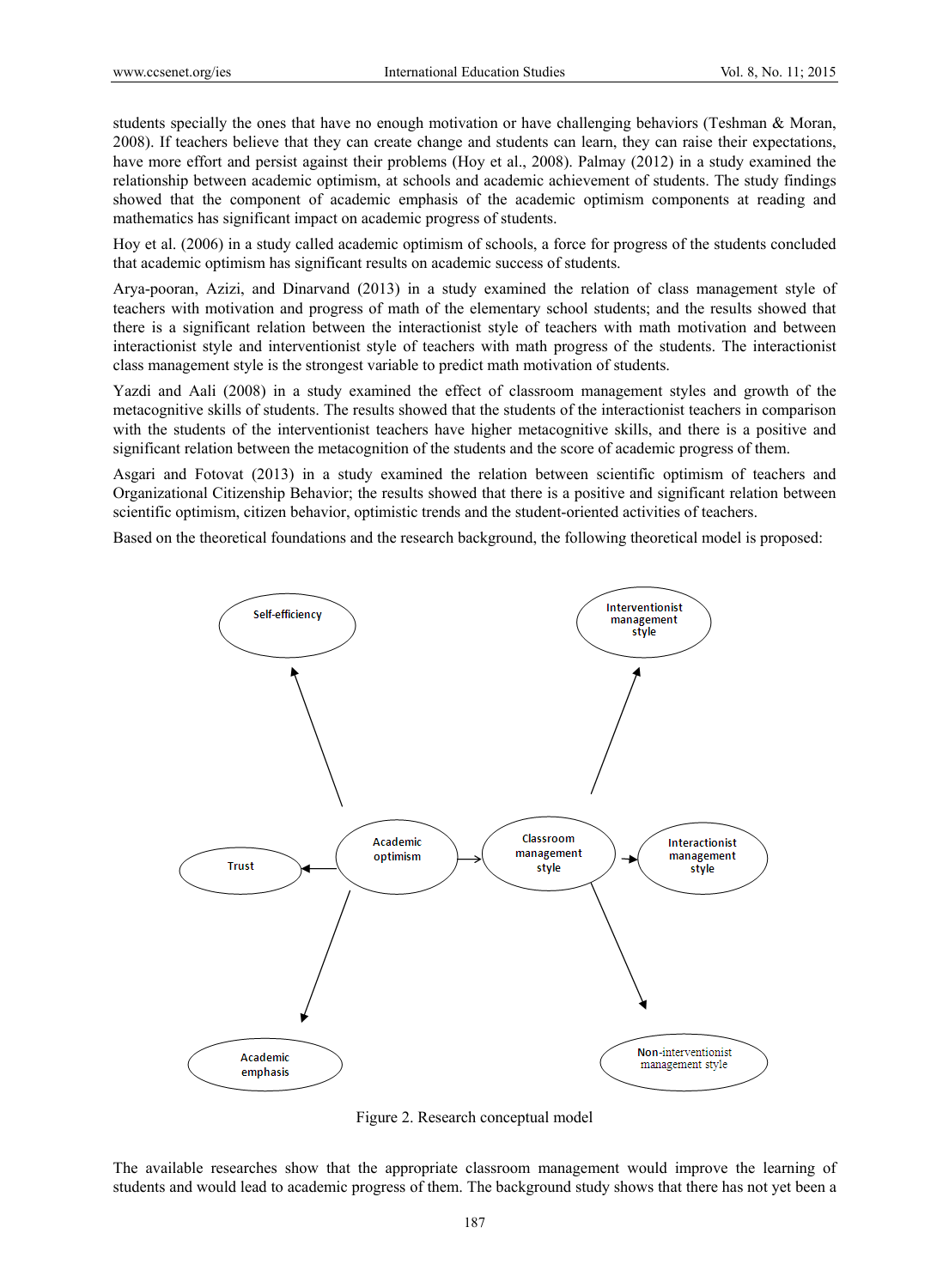study that had examined the relation between the class management styles and academic optimism, and up to now only the relation of each of variables with other variables have been examined.

The present research in order to meet the available gap in this area, has studied the relation between the three styles of classroom management and academic optimism of teachers. According to what was said, the purpose of this study is to answer this basic question. Have the classroom management styles of academic optimism a relation with teachers of them?

#### **2. Method**

The method is based on documents and survey. in the documentary stage, the theoretical foundations of academic optimism and classroom management style were studied using the books, specialized journals and websites and by this the levels and dimensions and background of these two variables were studied, and academic optimism was determined by the indices of academic emphasis, self-efficiency and trust and classroom management style with the dimensions of dimensions of the styles of interventionist, interactionist and interventionist.

The class management style was evaluated using the questionnaire of class management style of Wolfgang and Glickman (1986). Grading of the questionnaire is an interval scale (Never=1, somewhat=2, usually=3, and always=4). The resulting scores are in the range of 25 to 100.According to the pattern of Wolfgang, a high score in this range represents the interventionist management style and low score is non-interventionist style. The interactionist style is placed at a middle point of this range between the two styles; so that the scores 25-40 are related to non-interventionist, and 41-75 to interactionist style and 76-100 to interventionist style. The reliability is obtained 7% by Cronbach's alpha coefficient (Aali & Yazdi, 2005). The validity of the questionnaire was confirmed by experts in the field. The academic optimism factor was used by the academic optimism questionnaire, Hoy et al. (2006). The reliability of questionnaire has been obtained 67% by Cronbach's alpha coefficient and the validity of the questionnaire was confirmed by experts in the field. The statistical population was all of the male and female teachers working in academic year of 2014-2015 in public elementary schools of Isfahan city. The sample size has been estimated by use of the Cochran formula and for confidence level of 95% and the maximum dispersion of 384 people. It has been a multi-stage cluster sampling method. The questionnaires were collected verbally.

*2.1 The Reliability of the Questionnaire* 

| Coefficient value | Reliability coefficient | Dimensions (indices)      | Variable             |
|-------------------|-------------------------|---------------------------|----------------------|
| 07                | Cronbach's Alpha        | Non-interventionist style |                      |
| 0.6               | Cronbach's Alpha        | interactionist style      | lassr                |
| 0.8               | Cronbach's Alpha        | Interventionist style     | managem<br>nt style  |
| 07                | Cronbach's Alpha        | Self-efficiency           |                      |
| 0.6               | Cronbach's Alpha        | Trust                     | Academic<br>optimism |
| 0.7               | Cronbach's Alpha        | Academic emphasis         |                      |

Table 1. Calculation of reliability coefficients for the secondary aspects of academic optimism and style of classroom management

As you see the secondary aspects of questionnaire have a good reliability (coefficient of reliability of all the factors are higher than 6.0)

# **3. Findings**

Descriptive research findings are in Tables 2, 3, 4 and 5.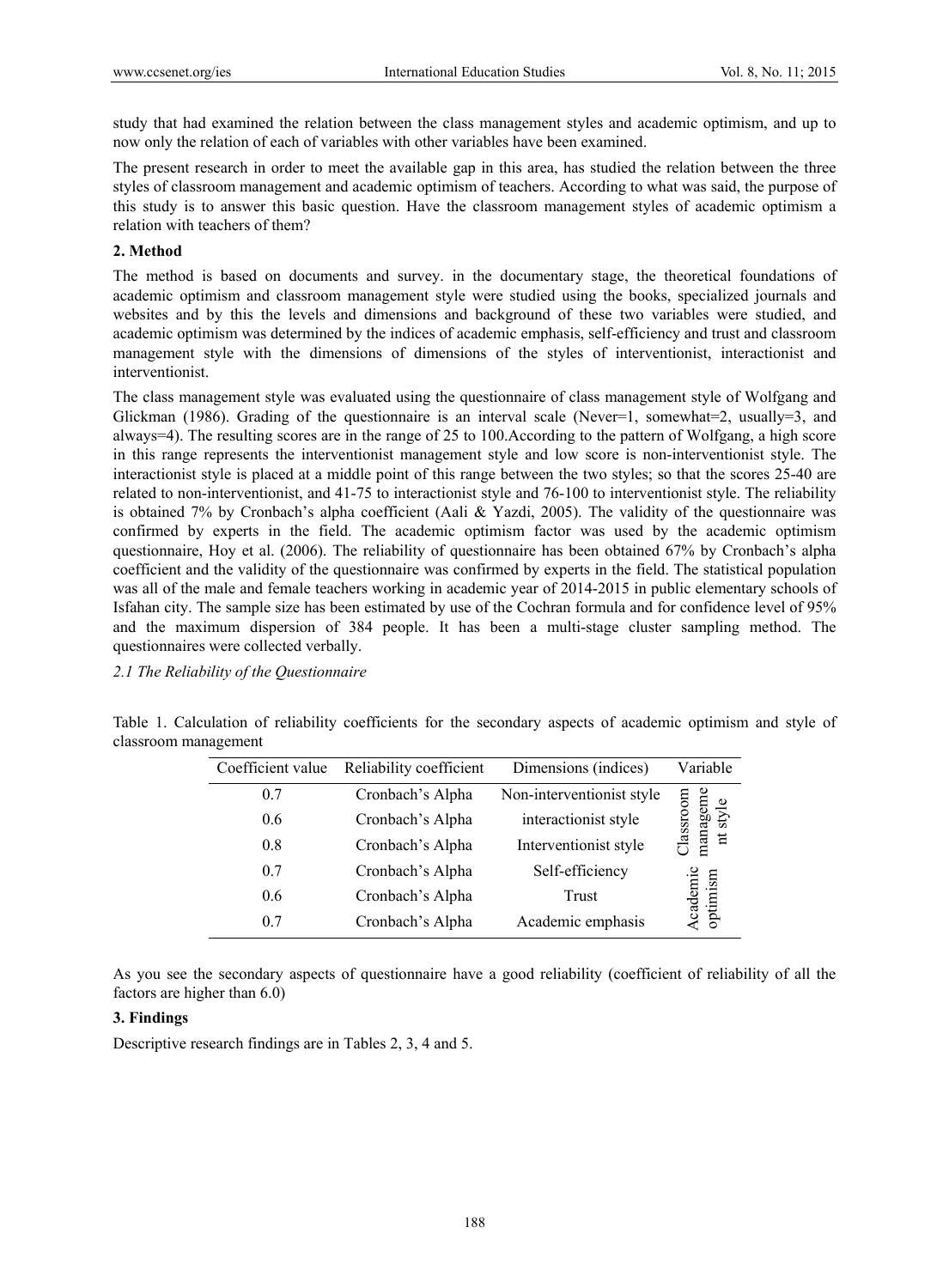| Percentage | Frequency | Age groups   |
|------------|-----------|--------------|
| 52         | 20        | Under 22     |
| 49.47      | 190       | 30-39        |
| 34.89      | 134       | 40-49        |
| 10.41      | 40        | 50 and above |

### Table 3. Frequency distribution of respondents according to gender

| Percentage | Frequency | Age groups |
|------------|-----------|------------|
| 58%        | 194       | Female     |
| $42\%$     | 190       | Male       |
| $100\%$    | 384       | Total      |

Of the respondents, 58% were female and 42% male.

Table 4. Frequency distribution of respondents according to types of classroom management style

| Percentage | Frequency | Types of classroom management style |
|------------|-----------|-------------------------------------|
| 75         | 29        | Non Interventionist                 |
| 0.50       | 192       | interaction-oriented                |
| 42.4       | 163       | interventionist                     |
| 100        | 384       | Total                               |

As you see, most of respondents had interventionist style and then interaction classroom management style and non-interventionist style

|  | Table 5. Frequency distribution of respondents according to the level of optimism |  |  |  |
|--|-----------------------------------------------------------------------------------|--|--|--|
|  |                                                                                   |  |  |  |

| Percentage | Frequency | level of academic optimism |
|------------|-----------|----------------------------|
| 26.04      | 100       | Low                        |
| 36.4       | 140       | Average                    |
| 37.5       | 144       | High                       |
| 100        | 384       | Total                      |

As you see, most of teachers have high optimism.

#### *3.1 Analytical Results*

The variables of academic optimism, non-interventionist style, interactionist style and interventionist style were measured at interval level and to test of hypotheses Pearson's correlation coefficient was used.

The special hypotheses:

- There is a relation between academic optimism of teachers and non-interventionist style.
- There is a relation between academic optimism of teachers and interactionist style.
- There is a relation between academic optimism of teachers and interventionist style.

At null hypothesis, it is assumed that there is no correlation between independent variable and dependent variables, and at the opposite hypothesis it is assumed that there is a correlation between independent variable and dependent variables.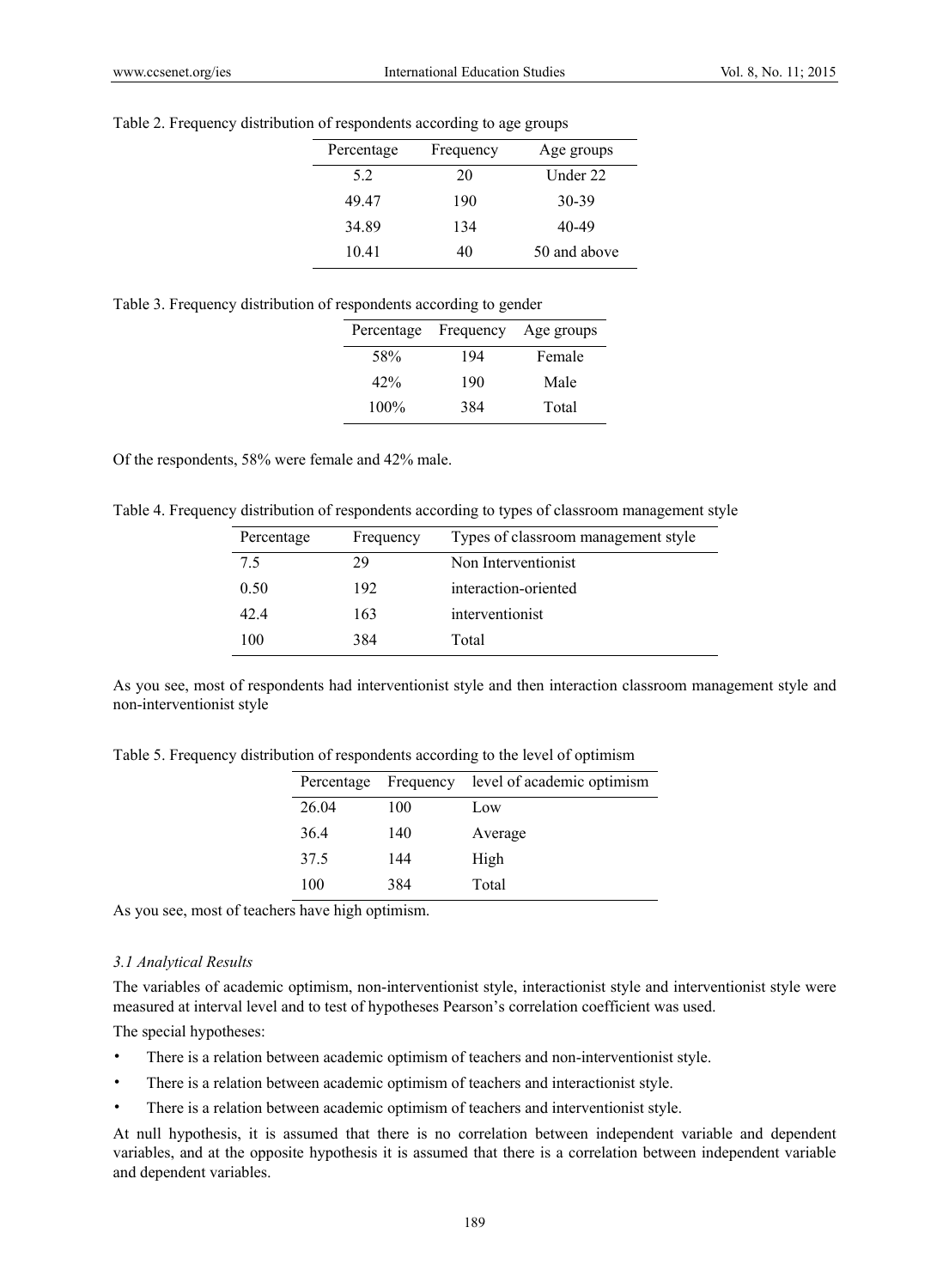#### A) Testing the special hypotheses

| Academic optimism | Independent variable              |                           |
|-------------------|-----------------------------------|---------------------------|
|                   |                                   | Dependent variable        |
| 47%               | Pearson's correlation coefficient |                           |
| 22%               | Effect coefficient                | Non-Interventionist style |
| $00\%$            | Significance level                |                           |
| 43%               | Pearson's correlation coefficient |                           |
| 18%               | Effect coefficient                | Interactionist style      |
| $00\%$            | Significance level                |                           |
| $24\%$            | Pearson's correlation coefficient |                           |
| $0.05\%$          | Effect coefficient                | Interventionist style     |
| $00\%$            | Significance level                |                           |

Table 6. Test of Pearson's correlation coefficient for special hypotheses

The Table results indicate that between academic optimism and non-interventionist style of the studied case the correlation coefficient equal to 0.74 was obtained and the significance level is less than 0.05; this coefficient is significant and we can generalize the results of the sample population with 95% of statistical population, so hypothesis null is rejected and the research hypothesis is accepted, and with respect to the obtained effect coefficient we can expect that up to 22% of variance of non-interventionist style is related to academic optimism of teachers.

Also, the results of test of the second special hypothesis shows that the correlation factor between academic optimism and interactionist style is 43% in the statistical sample and since the significance level is less than 0.05, we can generalize the obtained result with 95% of confidence to the statistical population so the hypothesis null is rejected and the study hypothesis is accepted. In addition, with respect the effect factor we can expect that up to 0.18 of variance of interactionist style is determined by academic optimism.

The special third hypothesis suggests that correlation is 24% between interventionist style and academic optimism of the sample and since the significance level is less than 0.05%, this value is a significant factor and so we can generalize the sample population with 95% to the statistical population, so the hypothesis null is rejected and the study hypothesis is accepted, also with respect to 0.05 impact factor, we can expect that up to0.05% percent of variance of interventionist style is determined by academic optimism.

In general with respect to the results we can see that academic optimism with interventionist style has a higher correlation than interactionist style, and there is a lower correlation between academic optimism and interventionist style than the two other styles.

# B) Testing the general hypothesis

Hypothesis: There is a relation between academic optimism and classroom management style.

Hypothesis null indicates that there is no relation between academic optimism and classroom management style and the opposite hypothesis indicates such a relation.

|                   | Independent variable              |                            |  |
|-------------------|-----------------------------------|----------------------------|--|
| Academic optimism |                                   | Dependent variable         |  |
| 0.39              | Pearson's correlation coefficient |                            |  |
| 0.15              | Effect coefficient                |                            |  |
| 0.00              | Significance coefficient          | Classroom management style |  |
| 384               | Sample size                       |                            |  |

Table 7. Test of Pearson's correlation coefficient for the general hypothesis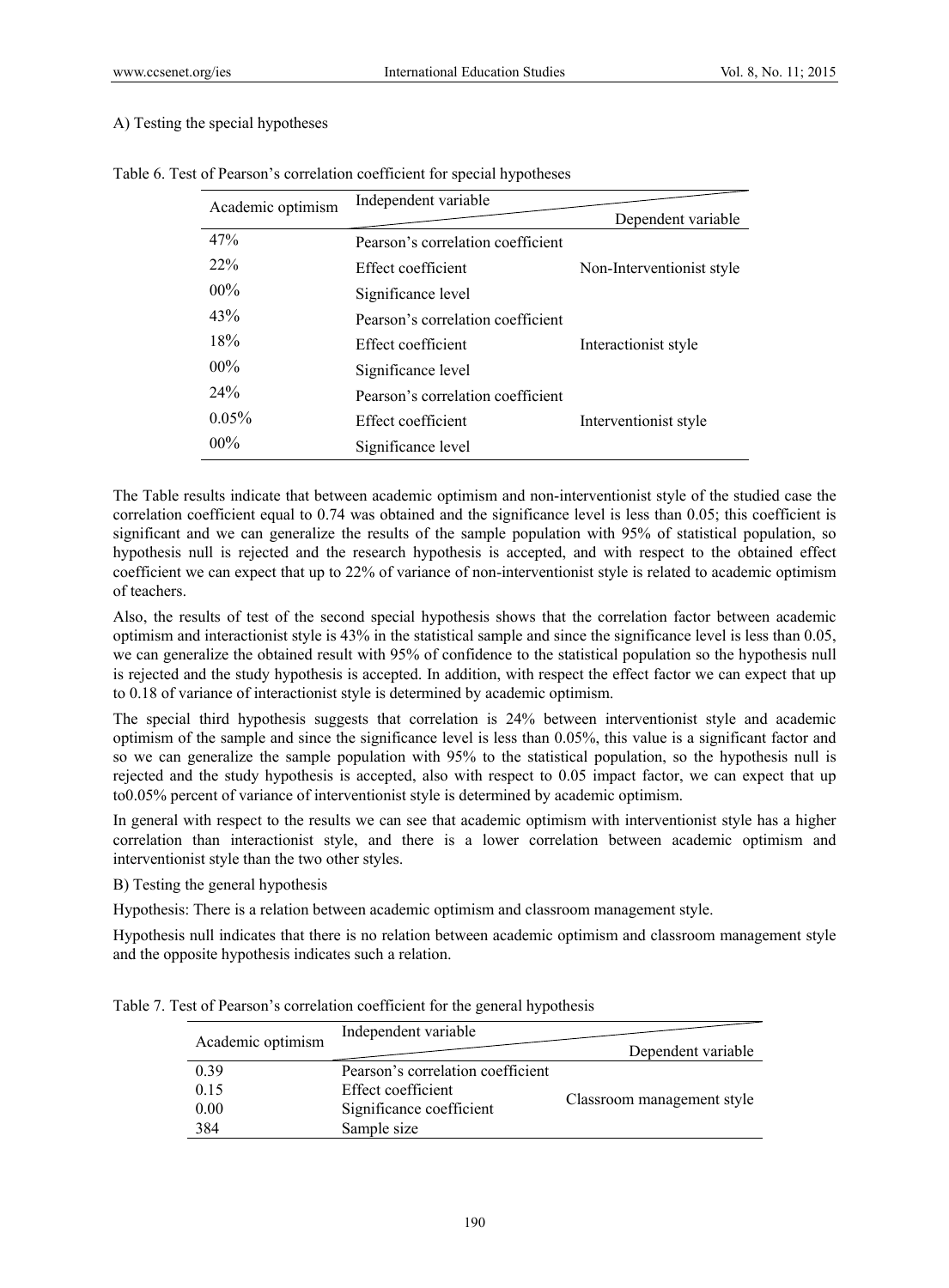As you can see, Pearson's correlation coefficient between classroom management style and academic optimism in the studied sample, the correlation is equal to 0.39 and since the significance level is less than 0.05, so the obtained coefficient has a significant difference with zero and this correlation is significant so we can generalize the results of the sample population to the statistical population with 95% of confidence, so the hypothesis null indicating there is no relation between academic optimism and classroom management style is rejected and the study hypothesis is accepted. Also with respect the impact factor of 0.15 we can expect that up to 0.15 of variance of class management style variable is determined by academic optimism.

#### **4. Discussion and Conclusion**

The results of this study confirmed the study hypotheses. Based on what has been determined at general hypothesis, there is a significant relation between academic optimism and classroom management style of teachers. Testing of correlation coefficient showed that classroom management style of teachers has a high impact on learning and academic progress of students (Table 7).

Efficient management, teachers and creating required conditions to facilitate learning are necessary for the today society and would facilitate the formation of teaching-learning process. Classroom management style affects academic optimism and has impact on academic emphasis, self-efficiency and trust on students and parents.

According to the hypothesis results, there is a relation between academic optimism of teachers and non-interventionist style. We can acknowledge there is a positive and significant relation between academic optimism of teachers and non-interventionist style. In the non-interventionist style, it is believed by humanists that the children have internal motivation to recognize the real world and they do not need external stimulation because the growth is under nature. Non-interventionist teacher does not tell the students what is right and what is wrong or what should be done to solve the problem because he believes that the students are able to learn and control their behavior. So the student have the opportunity to co-operate in selecting the study materials, determining study method and keeping the classroom order and evaluating themselves that this affects academic optimism (Table 6).

The findings show that there is a relation between academic optimism of teachers and interactionist style and this indicates that there is a significant relation between academic optimism of teachers and interactionist style. The reason of this is that at interactionist style the class issues and problems would be solved by negotiation with the students or in other words the control of students' behavior is a common issue by teachers and learners, and since the goal of interactionist is help to learning and controlling of their behavior the teacher allows the students to monitor their function and judge again about their function. Gessler theoretical principles emphasize the fact that in managing the class rules about appropriate and inappropriate behaviors should be created during class and participation sessions at an interaction process between teacher and student and evaluation should be performed at a bilateral negotiation process. So the teachers with having an optimistic interpretive style concerning responsibility can increase academic progress of students (Table 6).

The findings of the hypothesis of "there is a relation between classroom management style of teachers and interventionist style", indicates that there is a positive and significant relation between academic optimism of teachers and interventionist style. One of the concepts affecting optimism of teacher and student academic progress is interventionist style. This approach is based on this fact that controlling of student behavior is the first responsibility of teacher. According to a behaviorist teacher the reason of misbehavior of students is the effect of outside forces and based on this belief he tries to change and improve involvement and control of behavior of students. An interventionist teacher with determining difficult Disciplinary Rules and trying to severely control the students would reduce student cooperation in class decisions and student academic progress. The students have no power and responsibility in learning and believe that the teacher can control, monitoring and correct their behavior (Table 6).

These findings are consistent with the results of studies by Aryanpooran, Azizi, and Dinarvand (2013), Yazdi and Aali (2008).

In general, we can say that the significant relation of classroom management styles with academic optimism of teachers is justifiable. So the styles used by teachers can affect academic optimism of them and other members of school and can lead to desirable results.

#### **References**

Amirnezhad, A. (2010). *Class management*. Province weekly. Bushehr: Birami.

Ansari, H. (2009). *Role of styles of classroom management in student academic motivation of high school of Horand zone* (Thesis, Islamic Azad University-Tabriz).